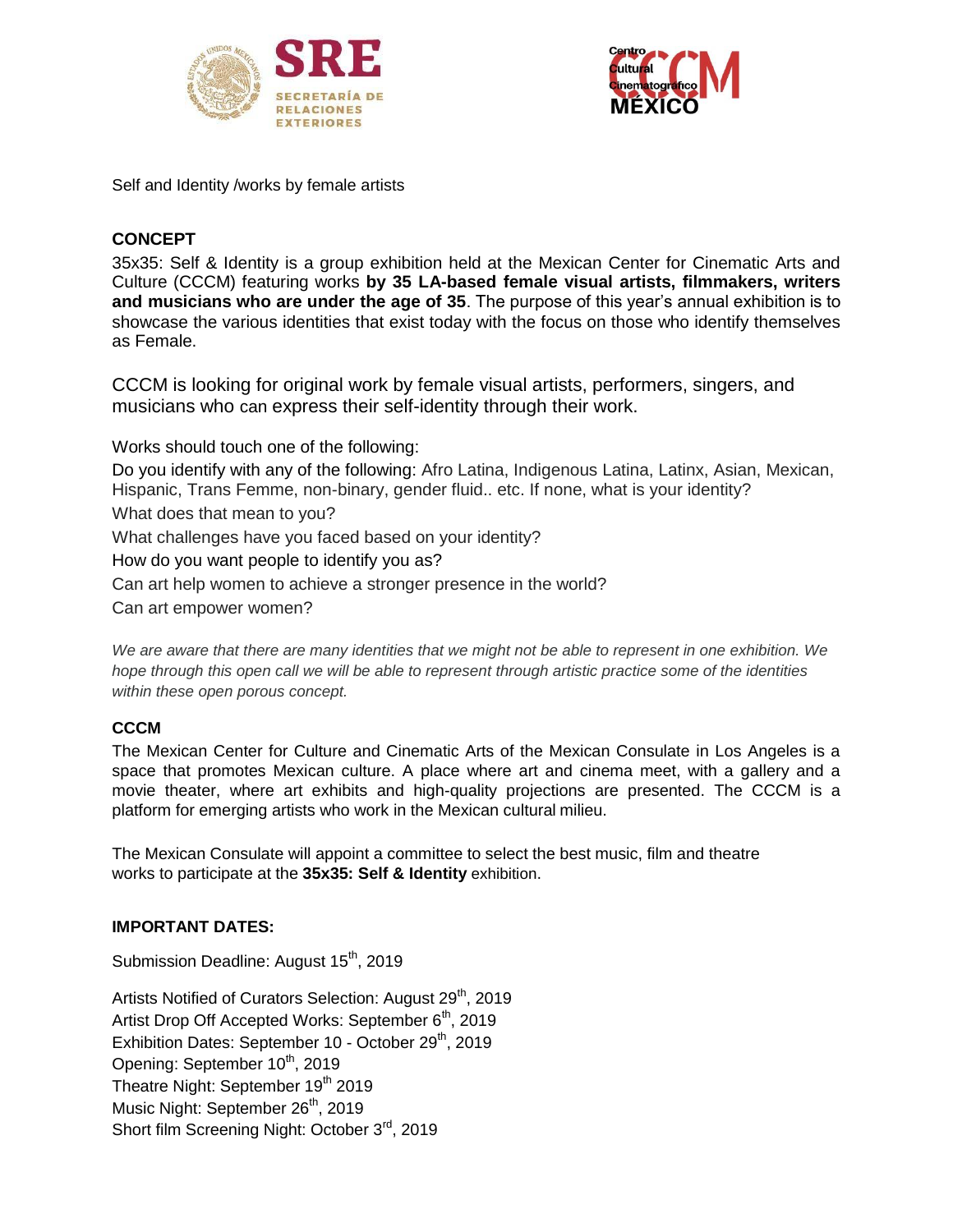



This exhibition is open those who identify themselves as female under the age of 35, who reside within the greater Los Angeles area.

### SHORT FILMS

- Must be less than 35 minutes. International and domestic films are eligible. Must be related to the concept questions listed above.
- □ Submissions shall be submitted through FilmFreeway (https://filmfreeway.com/CCCMLA). It is your responsibility to ensure that your online entry contains correct information and is properly submitted. We are currently only accepting submissions via Vimeo web link only. If your video is password protected please include the password and be sure not to change the password for the duration of the decision-making process.

### THEATER

- $\Box$  The play could be an original theme or an adapted script. It must be a one-act play and the category could be classic, contemporary, drama, tragedy, monologue, etc. The language could be either in English or Spanish with a maximum duration of 90 minutes. At least one actress who participates in the play should identify herself as female, and have 35 years of age or less. The selected work must be performed at the Consulate General of Mexico in Los Angeles (See dates above).
- $\Box$  A short video of the play of no more than 5 minutes must be attached to the submission form and sent to: [culturalesconlan@sre.gob.mx](mailto:culturalesconlan@sre.gob.mx)

#### MUSIC

 $\Box$  Any genre. Files must .mp3 or .mp4. The applicant must be available to perform on the date assigned (listed above).

#### NO ENTRY OR PARTICIPATION FEE

### **PLEASE E-MAIL ENTRY FORM WITH WORK IMAGE/FILES TO:**

Cecile Vazquez, Cultural Affairs [eventosconsulmexla@gmail.com](mailto:Cooperacionlan3@sre.gob.mx)

VENUE:

Mexican Consulate Center for Culture and Cinematic Arts (CCCM) 2401 W  $6<sup>th</sup>$  St. Los Angeles, CA

### **SELECTED WORK**

Entries will be selected on technical merit, aesthetic quality, creativity and how well the subject interprets the concept. All decision made by the curators is final. The curator reserves the right to disqualify any artwork misrepresented by digital files or work that is not supported by adequate installation mounting and hardware.